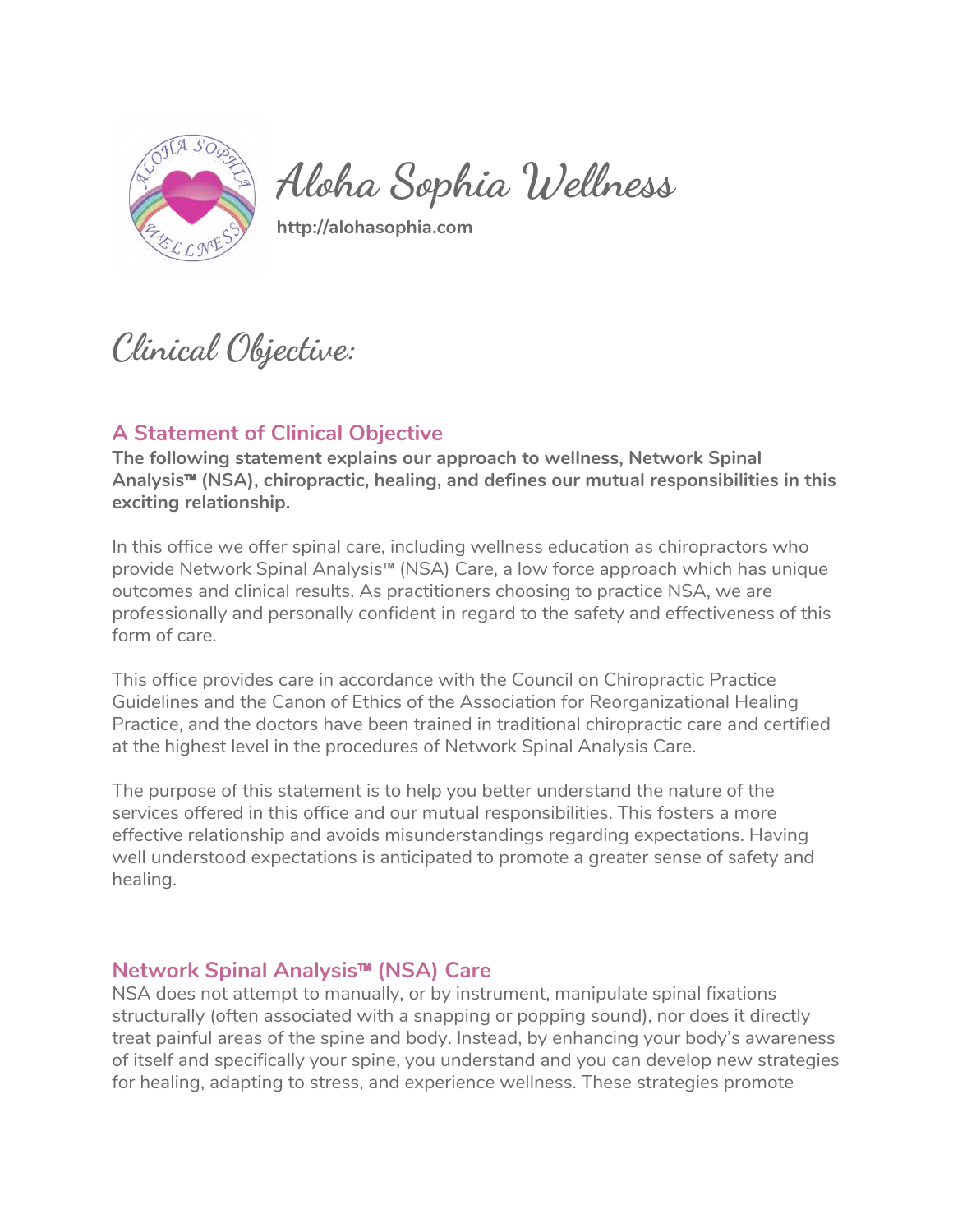spontaneous self-correction and self-regulation of spinal tension patterns and healing.

NSA consists of gentle touch contacts along the neck and back to achieve greater communication between the brain and body, and new sensory and motor strategies. NSA adopts an approach associated with somatic (body-spinal awareness) training. There is a body of research characterizing NSA care and documenting its significant wellness benefits. You can obtain copies of published research articles and/or abstracts in this office or on this [website.](http://alohasophia.com/articles.html)

In this office you will be receiving gentle touch Network Entrainments, also called Entrainments or Network Adjustments

Assessments of your progress will include monitoring of your spine and body awareness, responsiveness to inner rhythms, tension, and ease patterns. At regular intervals, following commencement of care, reassessments will be performed. These will include your personal perception of your wellness and your awareness of your spine and body-mind changes. As your chiropractors we will report to you the improvement in your spinal and nervous system integrity, and your ability to self-regulate and re-organize your spine.

## **NSA is advanced through a series of Levels of Care**

Each Level of Care involves the development of new and unique spontaneous wave motions, other body movements, and oscillations. These waves, which are suggested to be associated with greater spinal stability, the redistribution of energy, and the transfer of internal information, are also associated with greater wellness, improved quality of life, and increased life enjoyment.

## **The Care in this Office and Wellness Care**

In addition to NSA care and wellness education, we as practitioners may perform additional examinations or assessments and offer health/spinal care or advice that is consistent with your individual needs. The care offered in this office is not a form of, or replacement for, the diagnosis or treatment of any symptom, disease, or malady. Instead, it is a form of wellness care and self-education that empowers your connection with your body-mind and develops new strategies for spinal and nervous system integrity and wellness. It develops new capacities in your body for the identification, spontaneous release, and redirection of tension, including those that are unique to NSA care.

It is common for people receiving NSA care to breathe more deeply and more fully, engaging the spine with their respiration, to spontaneously adapt postures that release or redistribute tension, to bust stress, and to experience more of their inner life energy.